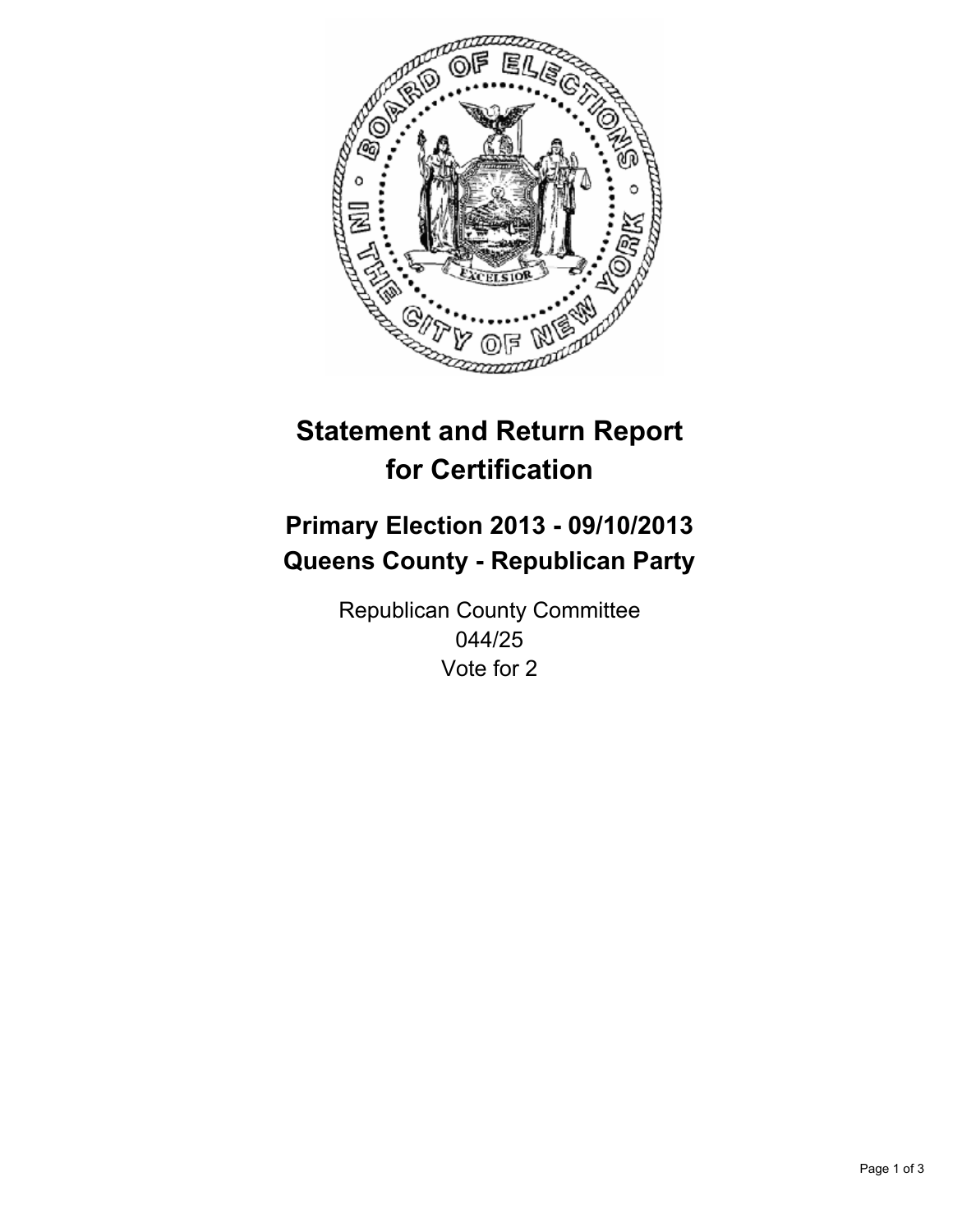

## **Assembly District 25**

| 0        |
|----------|
| 2        |
| 0        |
| $\Omega$ |
| 0        |
| 12       |
| 6        |
| 9        |
| 2        |
| 29       |
|          |